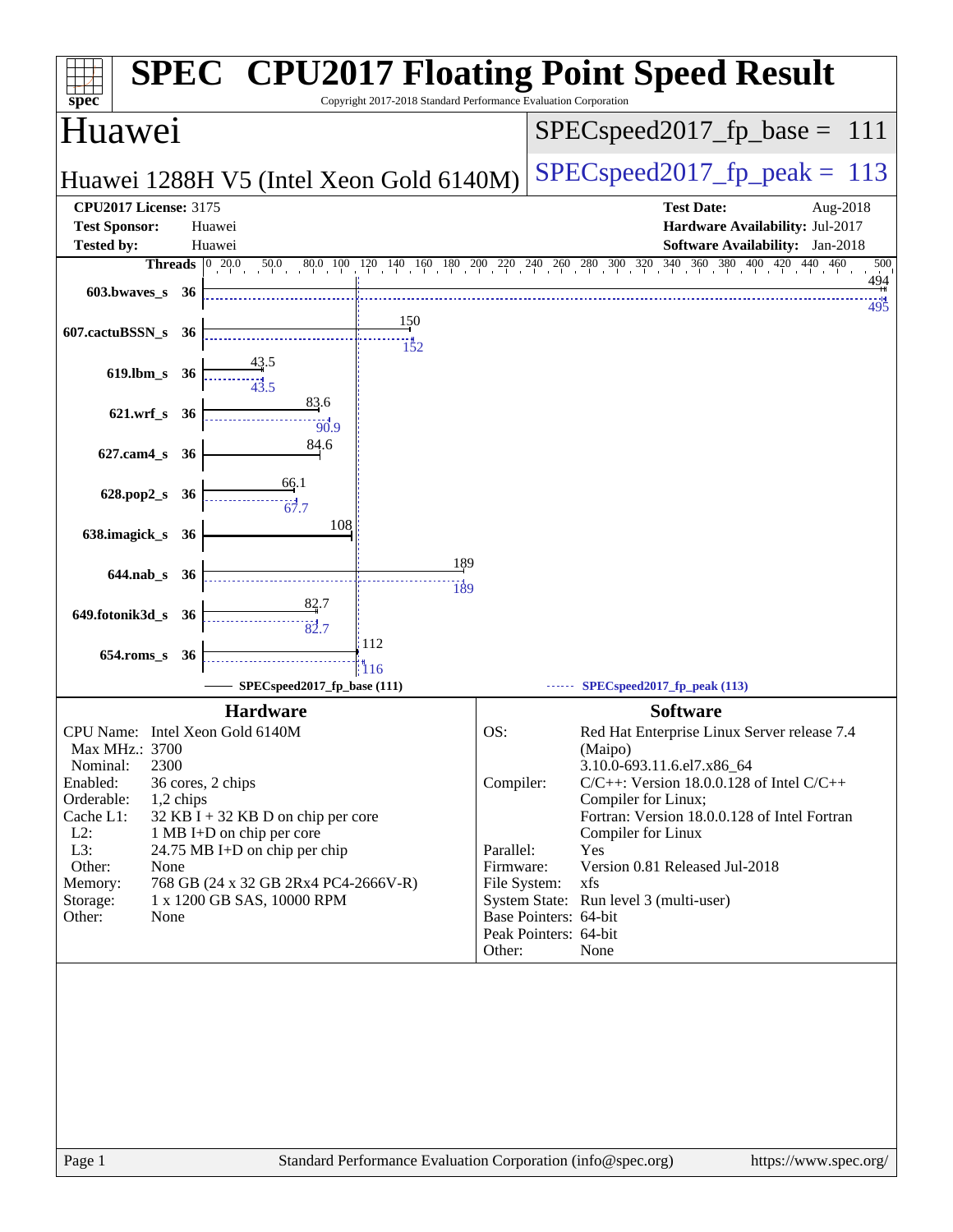#### **[spec](http://www.spec.org/) [SPEC CPU2017 Floating Point Speed Result](http://www.spec.org/auto/cpu2017/Docs/result-fields.html#SPECCPU2017FloatingPointSpeedResult)** Copyright 2017-2018 Standard Performance Evaluation Corporation Huawei Huawei 1288H V5 (Intel Xeon Gold  $6140M$ ) SPECspeed 2017 fp peak = 113 SPECspeed2017 fp base =  $111$ **[CPU2017 License:](http://www.spec.org/auto/cpu2017/Docs/result-fields.html#CPU2017License)** 3175 **[Test Date:](http://www.spec.org/auto/cpu2017/Docs/result-fields.html#TestDate)** Aug-2018 **[Test Sponsor:](http://www.spec.org/auto/cpu2017/Docs/result-fields.html#TestSponsor)** Huawei **[Hardware Availability:](http://www.spec.org/auto/cpu2017/Docs/result-fields.html#HardwareAvailability)** Jul-2017 **[Tested by:](http://www.spec.org/auto/cpu2017/Docs/result-fields.html#Testedby)** Huawei **[Software Availability:](http://www.spec.org/auto/cpu2017/Docs/result-fields.html#SoftwareAvailability)** Jan-2018 **[Results Table](http://www.spec.org/auto/cpu2017/Docs/result-fields.html#ResultsTable) [Benchmark](http://www.spec.org/auto/cpu2017/Docs/result-fields.html#Benchmark) [Threads](http://www.spec.org/auto/cpu2017/Docs/result-fields.html#Threads) [Seconds](http://www.spec.org/auto/cpu2017/Docs/result-fields.html#Seconds) [Ratio](http://www.spec.org/auto/cpu2017/Docs/result-fields.html#Ratio) [Seconds](http://www.spec.org/auto/cpu2017/Docs/result-fields.html#Seconds) [Ratio](http://www.spec.org/auto/cpu2017/Docs/result-fields.html#Ratio) [Seconds](http://www.spec.org/auto/cpu2017/Docs/result-fields.html#Seconds) [Ratio](http://www.spec.org/auto/cpu2017/Docs/result-fields.html#Ratio) Base [Threads](http://www.spec.org/auto/cpu2017/Docs/result-fields.html#Threads) [Seconds](http://www.spec.org/auto/cpu2017/Docs/result-fields.html#Seconds) [Ratio](http://www.spec.org/auto/cpu2017/Docs/result-fields.html#Ratio) [Seconds](http://www.spec.org/auto/cpu2017/Docs/result-fields.html#Seconds) [Ratio](http://www.spec.org/auto/cpu2017/Docs/result-fields.html#Ratio) [Seconds](http://www.spec.org/auto/cpu2017/Docs/result-fields.html#Seconds) [Ratio](http://www.spec.org/auto/cpu2017/Docs/result-fields.html#Ratio) Peak** [603.bwaves\\_s](http://www.spec.org/auto/cpu2017/Docs/benchmarks/603.bwaves_s.html) 36 **[120](http://www.spec.org/auto/cpu2017/Docs/result-fields.html#Median) [494](http://www.spec.org/auto/cpu2017/Docs/result-fields.html#Median)** 120 491 119 495 36 **[119](http://www.spec.org/auto/cpu2017/Docs/result-fields.html#Median) [495](http://www.spec.org/auto/cpu2017/Docs/result-fields.html#Median)** 119 495 120 492 [607.cactuBSSN\\_s](http://www.spec.org/auto/cpu2017/Docs/benchmarks/607.cactuBSSN_s.html) 36 112 149 **[111](http://www.spec.org/auto/cpu2017/Docs/result-fields.html#Median) [150](http://www.spec.org/auto/cpu2017/Docs/result-fields.html#Median)** 111 150 36 109 152 110 151 **[109](http://www.spec.org/auto/cpu2017/Docs/result-fields.html#Median) [152](http://www.spec.org/auto/cpu2017/Docs/result-fields.html#Median)** [619.lbm\\_s](http://www.spec.org/auto/cpu2017/Docs/benchmarks/619.lbm_s.html) 36 123 42.5 **[120](http://www.spec.org/auto/cpu2017/Docs/result-fields.html#Median) [43.5](http://www.spec.org/auto/cpu2017/Docs/result-fields.html#Median)** 120 43.5 36 **[120](http://www.spec.org/auto/cpu2017/Docs/result-fields.html#Median) [43.5](http://www.spec.org/auto/cpu2017/Docs/result-fields.html#Median)** 122 43.1 120 43.6 [621.wrf\\_s](http://www.spec.org/auto/cpu2017/Docs/benchmarks/621.wrf_s.html) 36 159 83.3 **[158](http://www.spec.org/auto/cpu2017/Docs/result-fields.html#Median) [83.6](http://www.spec.org/auto/cpu2017/Docs/result-fields.html#Median)** 158 83.8 36 145 90.9 **[145](http://www.spec.org/auto/cpu2017/Docs/result-fields.html#Median) [90.9](http://www.spec.org/auto/cpu2017/Docs/result-fields.html#Median)** 144 91.6 [627.cam4\\_s](http://www.spec.org/auto/cpu2017/Docs/benchmarks/627.cam4_s.html) 36 **[105](http://www.spec.org/auto/cpu2017/Docs/result-fields.html#Median) [84.6](http://www.spec.org/auto/cpu2017/Docs/result-fields.html#Median)** 105 84.7 105 84.6 36 **[105](http://www.spec.org/auto/cpu2017/Docs/result-fields.html#Median) [84.6](http://www.spec.org/auto/cpu2017/Docs/result-fields.html#Median)** 105 84.7 105 84.6 [628.pop2\\_s](http://www.spec.org/auto/cpu2017/Docs/benchmarks/628.pop2_s.html) 36 179 66.2 **[180](http://www.spec.org/auto/cpu2017/Docs/result-fields.html#Median) [66.1](http://www.spec.org/auto/cpu2017/Docs/result-fields.html#Median)** 180 65.9 36 176 67.5 175 67.9 **[175](http://www.spec.org/auto/cpu2017/Docs/result-fields.html#Median) [67.7](http://www.spec.org/auto/cpu2017/Docs/result-fields.html#Median)** [638.imagick\\_s](http://www.spec.org/auto/cpu2017/Docs/benchmarks/638.imagick_s.html) 36 **[134](http://www.spec.org/auto/cpu2017/Docs/result-fields.html#Median) [108](http://www.spec.org/auto/cpu2017/Docs/result-fields.html#Median)** 134 107 134 108 36 **[134](http://www.spec.org/auto/cpu2017/Docs/result-fields.html#Median) [108](http://www.spec.org/auto/cpu2017/Docs/result-fields.html#Median)** 134 107 134 108 [644.nab\\_s](http://www.spec.org/auto/cpu2017/Docs/benchmarks/644.nab_s.html) 36 92.4 189 **[92.5](http://www.spec.org/auto/cpu2017/Docs/result-fields.html#Median) [189](http://www.spec.org/auto/cpu2017/Docs/result-fields.html#Median)** 92.5 189 36 92.4 189 92.5 189 **[92.5](http://www.spec.org/auto/cpu2017/Docs/result-fields.html#Median) [189](http://www.spec.org/auto/cpu2017/Docs/result-fields.html#Median)** [649.fotonik3d\\_s](http://www.spec.org/auto/cpu2017/Docs/benchmarks/649.fotonik3d_s.html) 36 **[110](http://www.spec.org/auto/cpu2017/Docs/result-fields.html#Median) [82.7](http://www.spec.org/auto/cpu2017/Docs/result-fields.html#Median)** 112 81.5 110 83.1 36 110 83.0 **[110](http://www.spec.org/auto/cpu2017/Docs/result-fields.html#Median) [82.7](http://www.spec.org/auto/cpu2017/Docs/result-fields.html#Median)** 110 82.5 [654.roms\\_s](http://www.spec.org/auto/cpu2017/Docs/benchmarks/654.roms_s.html) 36 **[141](http://www.spec.org/auto/cpu2017/Docs/result-fields.html#Median) [112](http://www.spec.org/auto/cpu2017/Docs/result-fields.html#Median)** 140 112 141 111 36 **[136](http://www.spec.org/auto/cpu2017/Docs/result-fields.html#Median) [116](http://www.spec.org/auto/cpu2017/Docs/result-fields.html#Median)** 136 116 135 117 **[SPECspeed2017\\_fp\\_base =](http://www.spec.org/auto/cpu2017/Docs/result-fields.html#SPECspeed2017fpbase) 111**

**[SPECspeed2017\\_fp\\_peak =](http://www.spec.org/auto/cpu2017/Docs/result-fields.html#SPECspeed2017fppeak) 113**

Results appear in the [order in which they were run.](http://www.spec.org/auto/cpu2017/Docs/result-fields.html#RunOrder) Bold underlined text [indicates a median measurement](http://www.spec.org/auto/cpu2017/Docs/result-fields.html#Median).

### **[Operating System Notes](http://www.spec.org/auto/cpu2017/Docs/result-fields.html#OperatingSystemNotes)**

Stack size set to unlimited using "ulimit -s unlimited"

### **[General Notes](http://www.spec.org/auto/cpu2017/Docs/result-fields.html#GeneralNotes)**

Environment variables set by runcpu before the start of the run: KMP\_AFFINITY = "granularity=fine,compact" LD\_LIBRARY\_PATH = "/spec2017/lib/ia32:/spec2017/lib/intel64:/spec2017/je5.0.1-32:/spec2017/je5.0.1-64" OMP\_STACKSIZE = "192M"

 Binaries compiled on a system with 1x Intel Core i7-4790 CPU + 32GB RAM memory using Redhat Enterprise Linux 7.4 Transparent Huge Pages enabled by default Prior to runcpu invocation Filesystem page cache synced and cleared with: sync; echo 3> /proc/sys/vm/drop\_caches Yes: The test sponsor attests, as of date of publication, that CVE-2017-5754 (Meltdown) is mitigated in the system as tested and documented. Yes: The test sponsor attests, as of date of publication, that CVE-2017-5753 (Spectre variant 1) is mitigated in the system as tested and documented. Yes: The test sponsor attests, as of date of publication, that CVE-2017-5715 (Spectre variant 2) is mitigated in the system as tested and documented.

### **[Platform Notes](http://www.spec.org/auto/cpu2017/Docs/result-fields.html#PlatformNotes)**

 BIOS configuration: Power Policy Set to Load Balance Hyper-Threading Set to Disable

**(Continued on next page)**

Page 2 Standard Performance Evaluation Corporation [\(info@spec.org\)](mailto:info@spec.org) <https://www.spec.org/>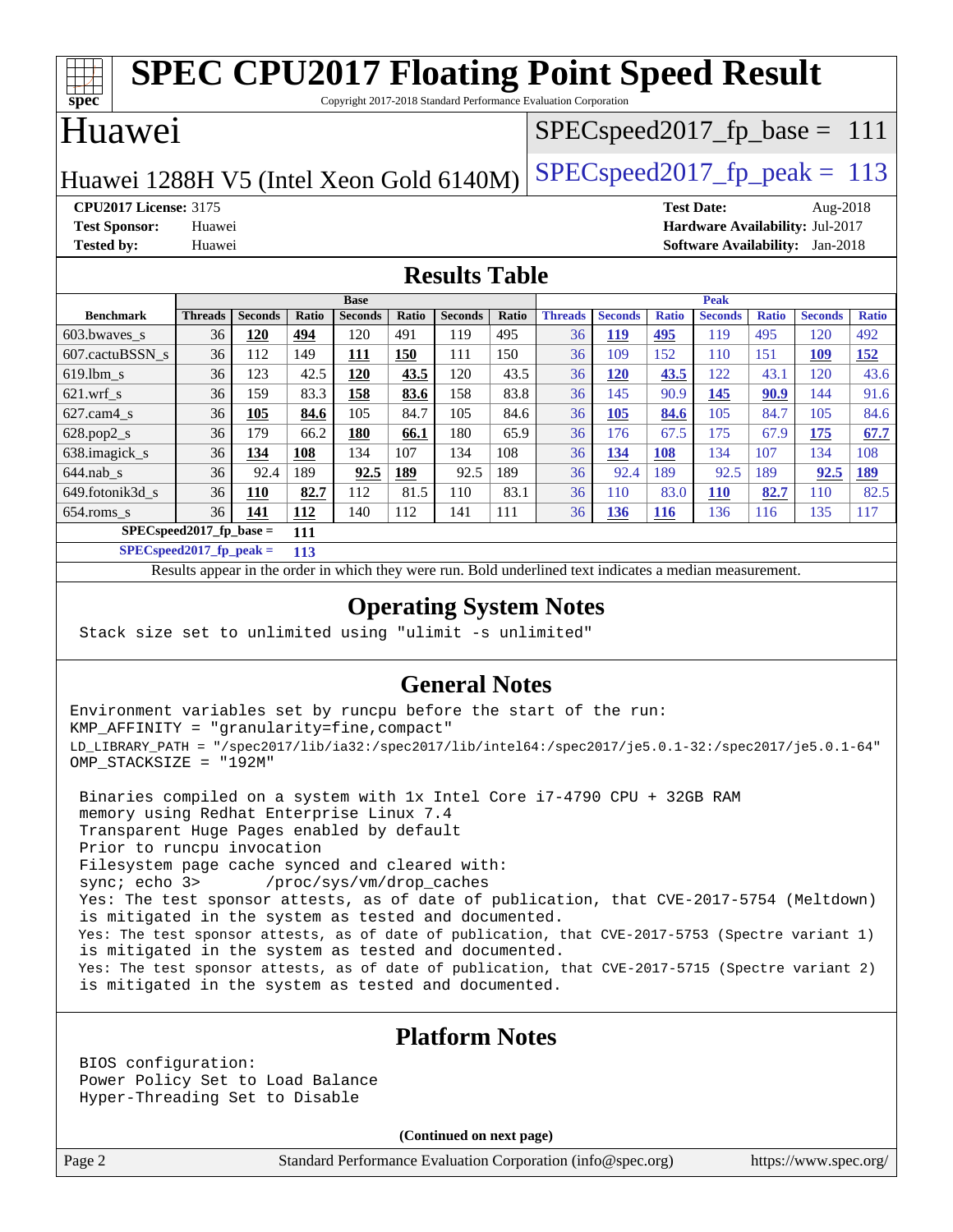| $spec*$                                                                                                                                                                                                                                                                                                                                                                                                                                                                                                                                                                                                                                                                                                                                                                                                                                                                                                                                                                                                                                                                                                                                                                                                                                                                                                                                              | <b>SPEC CPU2017 Floating Point Speed Result</b><br>Copyright 2017-2018 Standard Performance Evaluation Corporation                |  |  |
|------------------------------------------------------------------------------------------------------------------------------------------------------------------------------------------------------------------------------------------------------------------------------------------------------------------------------------------------------------------------------------------------------------------------------------------------------------------------------------------------------------------------------------------------------------------------------------------------------------------------------------------------------------------------------------------------------------------------------------------------------------------------------------------------------------------------------------------------------------------------------------------------------------------------------------------------------------------------------------------------------------------------------------------------------------------------------------------------------------------------------------------------------------------------------------------------------------------------------------------------------------------------------------------------------------------------------------------------------|-----------------------------------------------------------------------------------------------------------------------------------|--|--|
| Huawei                                                                                                                                                                                                                                                                                                                                                                                                                                                                                                                                                                                                                                                                                                                                                                                                                                                                                                                                                                                                                                                                                                                                                                                                                                                                                                                                               | $SPEC speed2017_fp\_base = 111$                                                                                                   |  |  |
| Huawei 1288H V5 (Intel Xeon Gold 6140M)                                                                                                                                                                                                                                                                                                                                                                                                                                                                                                                                                                                                                                                                                                                                                                                                                                                                                                                                                                                                                                                                                                                                                                                                                                                                                                              | $SPEC speed2017_fp\_peak = 113$                                                                                                   |  |  |
| <b>CPU2017 License: 3175</b><br><b>Test Sponsor:</b><br>Huawei<br><b>Tested by:</b><br>Huawei                                                                                                                                                                                                                                                                                                                                                                                                                                                                                                                                                                                                                                                                                                                                                                                                                                                                                                                                                                                                                                                                                                                                                                                                                                                        | <b>Test Date:</b><br>Aug-2018<br>Hardware Availability: Jul-2017<br><b>Software Availability:</b> Jan-2018                        |  |  |
|                                                                                                                                                                                                                                                                                                                                                                                                                                                                                                                                                                                                                                                                                                                                                                                                                                                                                                                                                                                                                                                                                                                                                                                                                                                                                                                                                      | <b>Platform Notes (Continued)</b>                                                                                                 |  |  |
| XPT Prefetch Set to Enabled<br>Sysinfo program /spec2017/bin/sysinfo<br>Rev: r5797 of 2017-06-14 96c45e4568ad54c135fd618bcc091c0f<br>running on localhost.localdomain Mon Aug 27 19:48:34 2018<br>SUT (System Under Test) info as seen by some common utilities.<br>For more information on this section, see<br>https://www.spec.org/cpu2017/Docs/config.html#sysinfo<br>From /proc/cpuinfo<br>model name: $Intel(R)$ Xeon(R) Gold 6140M CPU @ 2.30GHz<br>"physical id"s (chips)<br>2<br>36 "processors"<br>excerpts from /proc/cpuinfo might not be reliable. Use with caution.)<br>cpu cores : 18<br>siblings : 18<br>physical 0: cores 0 1 2 3 4 8 9 10 11 16 17 18 19 20 24 25 26 27<br>physical 1: cores 0 1 2 3 4 8 9 10 11 16 17 18 19 20 24 25 26 27<br>From 1scpu:<br>Architecture:<br>x86 64<br>32-bit, 64-bit<br>$CPU$ op-mode( $s$ ):<br>Byte Order:<br>Little Endian<br>CPU(s):<br>36<br>On-line CPU(s) list:<br>$0 - 35$<br>Thread(s) per core:<br>$\mathbf{1}$<br>$Core(s)$ per socket:<br>18<br>2<br>Socket(s):<br>$\overline{2}$<br>NUMA $node(s)$ :<br>Vendor ID:<br>GenuineIntel<br>CPU family:<br>6<br>Model:<br>85<br>Model name:<br>$\overline{4}$<br>Stepping:<br>CPU MHz:<br>2301.000<br>CPU max MHz:<br>2301.0000<br>CPU min MHz:<br>1000.0000<br>BogoMIPS:<br>4600.00<br>Virtualization:<br>$VT - x$<br>L1d cache:<br>32K | cores, siblings (Caution: counting these is hw and system dependent. The following<br>$Intel(R) Xeon(R) Gold 6140M CPU @ 2.30GHz$ |  |  |
| Lli cache:<br>32K<br>L2 cache:<br>1024K                                                                                                                                                                                                                                                                                                                                                                                                                                                                                                                                                                                                                                                                                                                                                                                                                                                                                                                                                                                                                                                                                                                                                                                                                                                                                                              |                                                                                                                                   |  |  |
| L3 cache:<br>25344K<br>NUMA node0 CPU(s):<br>$0 - 17$<br>NUMA nodel CPU(s):<br>$18 - 35$<br>Flags:                                                                                                                                                                                                                                                                                                                                                                                                                                                                                                                                                                                                                                                                                                                                                                                                                                                                                                                                                                                                                                                                                                                                                                                                                                                   | fpu vme de pse tsc msr pae mce cx8 apic sep mtrr pge mca cmov                                                                     |  |  |
| (Continued on next page)                                                                                                                                                                                                                                                                                                                                                                                                                                                                                                                                                                                                                                                                                                                                                                                                                                                                                                                                                                                                                                                                                                                                                                                                                                                                                                                             |                                                                                                                                   |  |  |
| Page 3                                                                                                                                                                                                                                                                                                                                                                                                                                                                                                                                                                                                                                                                                                                                                                                                                                                                                                                                                                                                                                                                                                                                                                                                                                                                                                                                               | Standard Performance Evaluation Corporation (info@spec.org)<br>https://www.spec.org/                                              |  |  |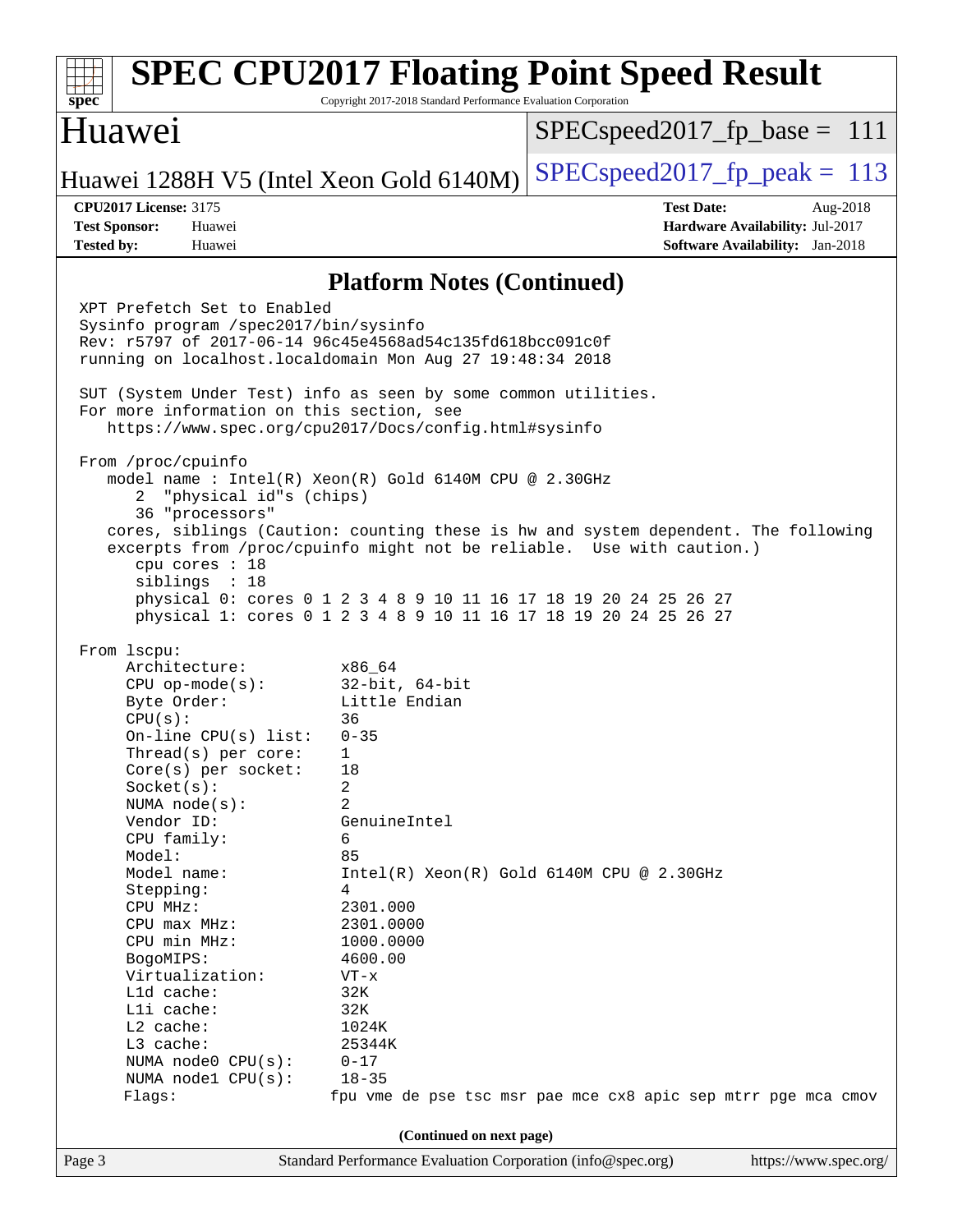| <b>SPEC CPU2017 Floating Point Speed Result</b><br>Copyright 2017-2018 Standard Performance Evaluation Corporation<br>spec <sup>®</sup>                                                                                                                                                                                                                                                                                                                                                                                                                                                                                                                                                                                                                              |                                                                                                            |
|----------------------------------------------------------------------------------------------------------------------------------------------------------------------------------------------------------------------------------------------------------------------------------------------------------------------------------------------------------------------------------------------------------------------------------------------------------------------------------------------------------------------------------------------------------------------------------------------------------------------------------------------------------------------------------------------------------------------------------------------------------------------|------------------------------------------------------------------------------------------------------------|
| Huawei                                                                                                                                                                                                                                                                                                                                                                                                                                                                                                                                                                                                                                                                                                                                                               | $SPEC speed2017_f p\_base = 111$                                                                           |
| Huawei 1288H V5 (Intel Xeon Gold 6140M)                                                                                                                                                                                                                                                                                                                                                                                                                                                                                                                                                                                                                                                                                                                              | $SPEC speed2017_fp\_peak = 113$                                                                            |
| <b>CPU2017 License: 3175</b><br><b>Test Sponsor:</b><br>Huawei<br><b>Tested by:</b><br>Huawei                                                                                                                                                                                                                                                                                                                                                                                                                                                                                                                                                                                                                                                                        | <b>Test Date:</b><br>Aug-2018<br>Hardware Availability: Jul-2017<br><b>Software Availability:</b> Jan-2018 |
| <b>Platform Notes (Continued)</b>                                                                                                                                                                                                                                                                                                                                                                                                                                                                                                                                                                                                                                                                                                                                    |                                                                                                            |
| pat pse36 clflush dts acpi mmx fxsr sse sse2 ss ht tm pbe syscall nx pdpelgb rdtscp<br>lm constant_tsc art arch_perfmon pebs bts rep_good nopl xtopology nonstop_tsc<br>aperfmperf eagerfpu pni pclmulqdq dtes64 ds_cpl vmx smx est tm2 ssse3 fma cx16 xtpr<br>pdcm pcid dca sse4_1 sse4_2 x2apic movbe popcnt tsc_deadline_timer aes xsave avx<br>f16c rdrand lahf_lm abm 3dnowprefetch epb cat_13 cdp_13 invpcid_single intel_pt<br>spec_ctrl ibpb_support tpr_shadow vnmi flexpriority ept vpid fsgsbase tsc_adjust<br>bmil hle avx2 smep bmi2 erms invpcid rtm cqm mpx rdt_a avx512f avx512dq rdseed adx<br>smap clflushopt clwb avx512cd avx512bw avx512vl xsaveopt xsavec xgetbvl cqm_llc<br>cqm_occup_llc cqm_mbm_total cqm_mbm_local dtherm ida arat pln pts |                                                                                                            |
| /proc/cpuinfo cache data<br>cache size : $25344$ KB                                                                                                                                                                                                                                                                                                                                                                                                                                                                                                                                                                                                                                                                                                                  |                                                                                                            |
| From numactl --hardware WARNING: a numactl 'node' might or might not correspond to a<br>physical chip.<br>$available: 2 nodes (0-1)$<br>node 0 cpus: 0 1 2 3 4 5 6 7 8 9 10 11 12 13 14 15 16 17<br>node 0 size: 391349 MB<br>node 0 free: 375474 MB<br>node 1 cpus: 18 19 20 21 22 23 24 25 26 27 28 29 30 31 32 33 34 35<br>node 1 size: 393216 MB<br>node 1 free: 376681 MB<br>node distances:<br>node<br>$\Omega$<br>1<br>0:<br>10<br>21<br>1:<br>21<br>10                                                                                                                                                                                                                                                                                                       |                                                                                                            |
| From /proc/meminfo<br>MemTotal:<br>790512260 kB<br>HugePages_Total:<br>0<br>Hugepagesize:<br>2048 kB                                                                                                                                                                                                                                                                                                                                                                                                                                                                                                                                                                                                                                                                 |                                                                                                            |
| From /etc/*release* /etc/*version*<br>os-release:<br>NAME="Red Hat Enterprise Linux Server"<br>VERSION="7.4 (Maipo)"<br>ID="rhel"<br>ID_LIKE="fedora"<br>VARIANT="Server"<br>VARIANT_ID="server"<br>VERSION_ID="7.4"<br>PRETTY_NAME="Red Hat Enterprise Linux Server 7.4 (Maipo)"<br>redhat-release: Red Hat Enterprise Linux Server release 7.4 (Maipo)<br>system-release: Red Hat Enterprise Linux Server release 7.4 (Maipo)<br>system-release-cpe: cpe:/o:redhat:enterprise_linux:7.4:ga:server<br>uname $-a$ :                                                                                                                                                                                                                                                  |                                                                                                            |
| (Continued on next page)                                                                                                                                                                                                                                                                                                                                                                                                                                                                                                                                                                                                                                                                                                                                             |                                                                                                            |
| Standard Performance Evaluation Corporation (info@spec.org)<br>Page 4                                                                                                                                                                                                                                                                                                                                                                                                                                                                                                                                                                                                                                                                                                | https://www.spec.org/                                                                                      |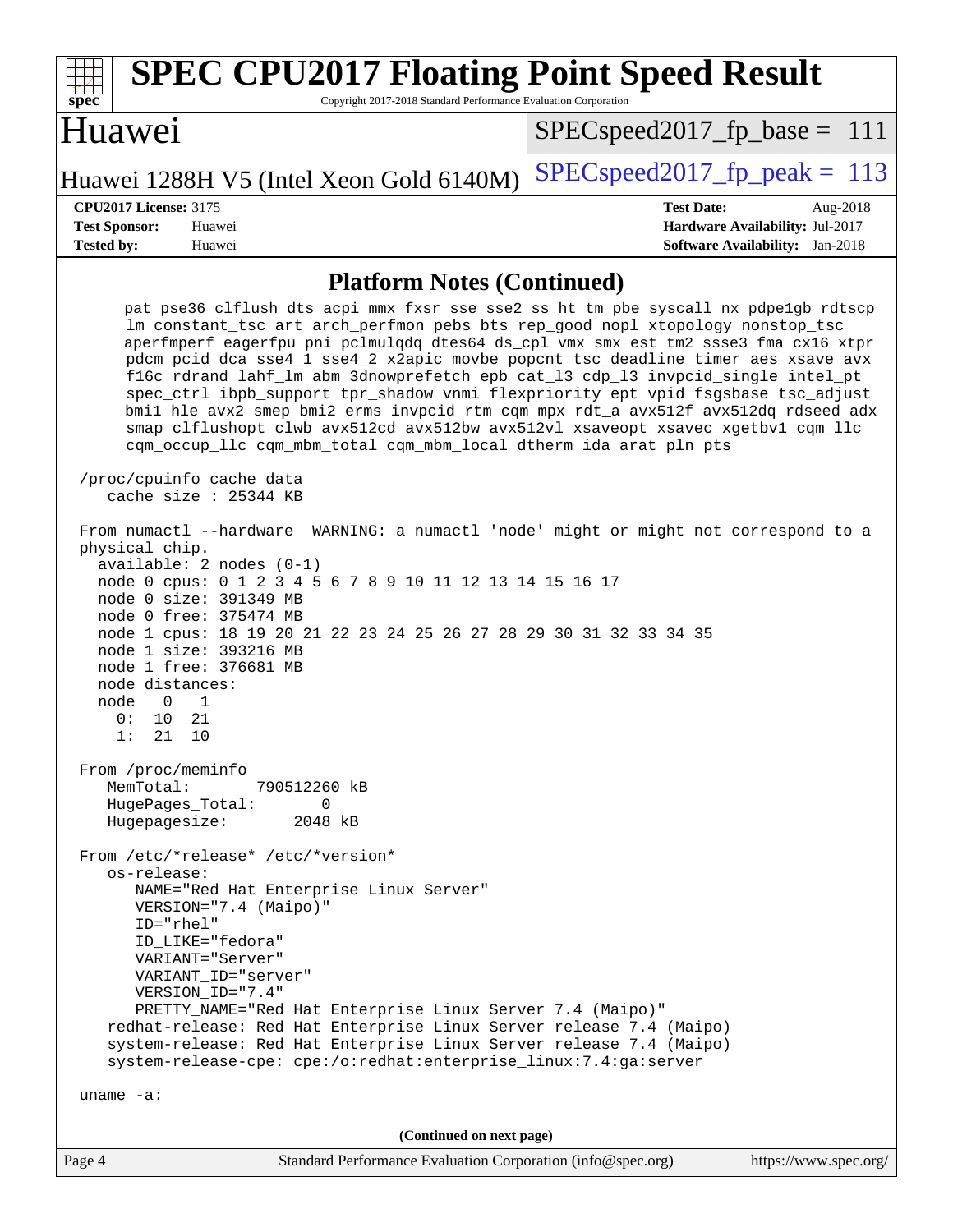### **[spec](http://www.spec.org/) [SPEC CPU2017 Floating Point Speed Result](http://www.spec.org/auto/cpu2017/Docs/result-fields.html#SPECCPU2017FloatingPointSpeedResult)** Copyright 2017-2018 Standard Performance Evaluation Corporation Huawei Huawei 1288H V5 (Intel Xeon Gold  $6140M$ ) [SPECspeed2017\\_fp\\_peak =](http://www.spec.org/auto/cpu2017/Docs/result-fields.html#SPECspeed2017fppeak) 113 SPECspeed2017 fp base =  $111$ **[CPU2017 License:](http://www.spec.org/auto/cpu2017/Docs/result-fields.html#CPU2017License)** 3175 **[Test Date:](http://www.spec.org/auto/cpu2017/Docs/result-fields.html#TestDate)** Aug-2018 **[Test Sponsor:](http://www.spec.org/auto/cpu2017/Docs/result-fields.html#TestSponsor)** Huawei **[Hardware Availability:](http://www.spec.org/auto/cpu2017/Docs/result-fields.html#HardwareAvailability)** Jul-2017 **[Tested by:](http://www.spec.org/auto/cpu2017/Docs/result-fields.html#Testedby)** Huawei **[Software Availability:](http://www.spec.org/auto/cpu2017/Docs/result-fields.html#SoftwareAvailability)** Jan-2018 **[Platform Notes \(Continued\)](http://www.spec.org/auto/cpu2017/Docs/result-fields.html#PlatformNotes)** Linux localhost.localdomain 3.10.0-693.11.6.el7.x86\_64 #1 SMP Thu Dec 28 14:23:39 EST 2017 x86\_64 x86\_64 x86\_64 GNU/Linux run-level 3 Aug 26 16:35 SPEC is set to: /spec2017 Filesystem Type Size Used Avail Use% Mounted on /dev/sda2 xfs 781G 130G 652G 17% / Additional information from dmidecode follows. WARNING: Use caution when you interpret this section. The 'dmidecode' program reads system data which is "intended to allow hardware to be accurately determined", but the intent may not be met, as there are frequent changes to hardware, firmware, and the "DMTF SMBIOS" standard. BIOS INSYDE Corp. 0.81 07/02/2018 Memory: 24x Samsung M393A4K40BB2-CTD 32 GB 2 rank 2666 (End of data from sysinfo program) **[Compiler Version Notes](http://www.spec.org/auto/cpu2017/Docs/result-fields.html#CompilerVersionNotes)** ============================================================================== CC 619.lbm\_s(base) 638.imagick\_s(base, peak) 644.nab\_s(base, peak) ----------------------------------------------------------------------------- icc (ICC) 18.0.0 20170811 Copyright (C) 1985-2017 Intel Corporation. All rights reserved. ------------------------------------------------------------------------------ ============================================================================== CC 619.lbm\_s(peak) ----------------------------------------------------------------------------- icc (ICC) 18.0.0 20170811 Copyright (C) 1985-2017 Intel Corporation. All rights reserved. ------------------------------------------------------------------------------ ============================================================================== FC 607.cactuBSSN\_s(base) ----------------------------------------------------------------------------- icpc (ICC) 18.0.0 20170811 Copyright (C) 1985-2017 Intel Corporation. All rights reserved. icc (ICC) 18.0.0 20170811 Copyright (C) 1985-2017 Intel Corporation. All rights reserved. ifort (IFORT) 18.0.0 20170811 Copyright (C) 1985-2017 Intel Corporation. All rights reserved. ------------------------------------------------------------------------------

**(Continued on next page)**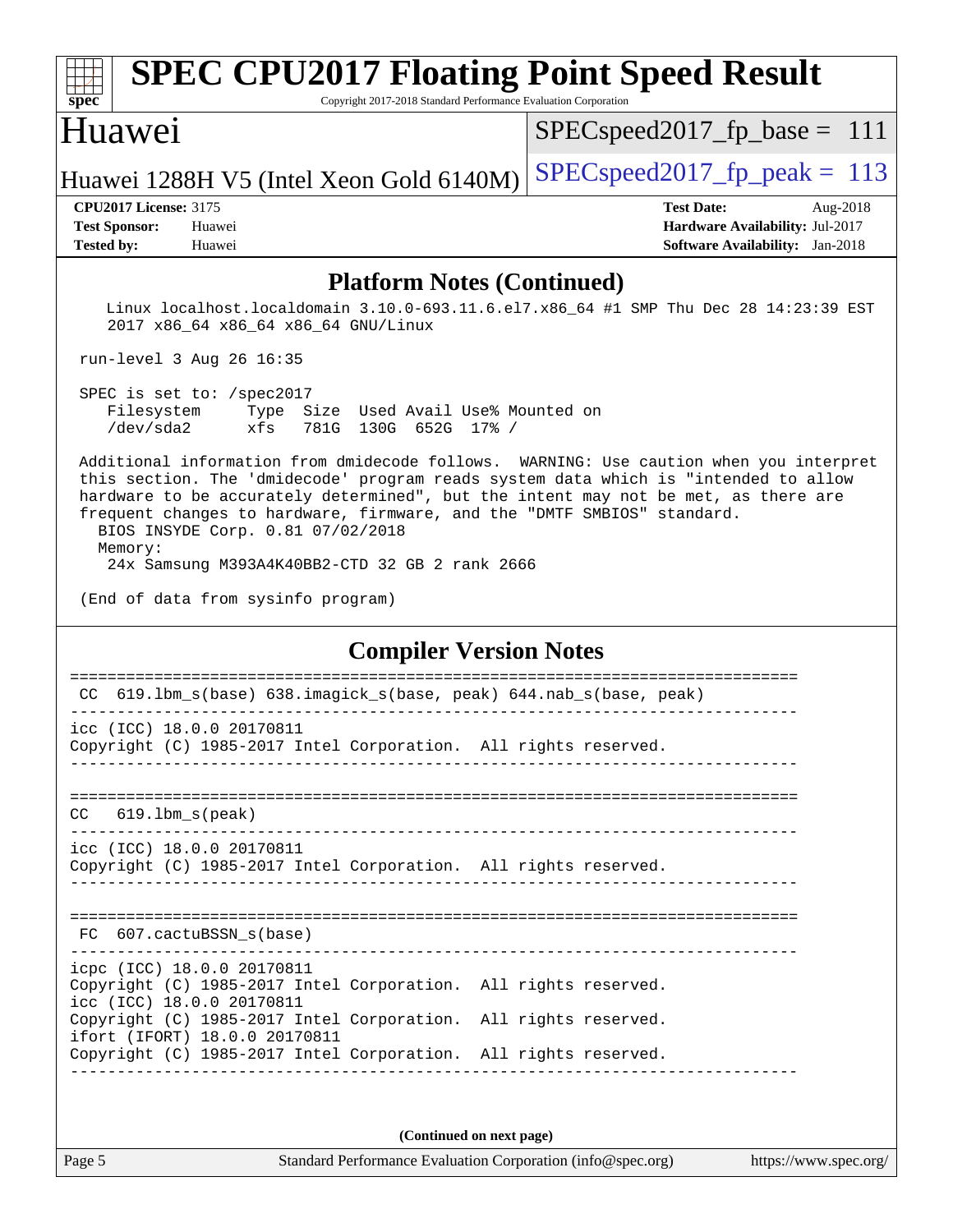| <b>SPEC CPU2017 Floating Point Speed Result</b><br>Copyright 2017-2018 Standard Performance Evaluation Corporation<br>$sp\overline{ec}$                             |                                                                                                            |  |
|---------------------------------------------------------------------------------------------------------------------------------------------------------------------|------------------------------------------------------------------------------------------------------------|--|
| Huawei                                                                                                                                                              | $SPEC speed2017_fp\_base = 111$                                                                            |  |
| Huawei 1288H V5 (Intel Xeon Gold 6140M)                                                                                                                             | $SPEC speed2017_fp\_peak = 113$                                                                            |  |
| <b>CPU2017 License: 3175</b><br><b>Test Sponsor:</b><br>Huawei<br><b>Tested by:</b><br>Huawei                                                                       | <b>Test Date:</b><br>Aug-2018<br>Hardware Availability: Jul-2017<br><b>Software Availability:</b> Jan-2018 |  |
| <b>Compiler Version Notes (Continued)</b>                                                                                                                           |                                                                                                            |  |
| 607.cactuBSSN s(peak)<br>FC.<br>-----------------                                                                                                                   |                                                                                                            |  |
| icpc (ICC) 18.0.0 20170811<br>Copyright (C) 1985-2017 Intel Corporation. All rights reserved.<br>icc (ICC) 18.0.0 20170811                                          |                                                                                                            |  |
| Copyright (C) 1985-2017 Intel Corporation. All rights reserved.<br>ifort (IFORT) 18.0.0 20170811<br>Copyright (C) 1985-2017 Intel Corporation. All rights reserved. |                                                                                                            |  |
| FC 603.bwaves_s(base) 649.fotonik3d_s(base) 654.roms_s(base)                                                                                                        |                                                                                                            |  |
| ifort (IFORT) 18.0.0 20170811<br>Copyright (C) 1985-2017 Intel Corporation. All rights reserved.                                                                    |                                                                                                            |  |
| 603.bwaves_s(peak) 649.fotonik3d_s(peak) 654.roms_s(peak)<br>FC                                                                                                     |                                                                                                            |  |
| ifort (IFORT) 18.0.0 20170811<br>Copyright (C) 1985-2017 Intel Corporation. All rights reserved.                                                                    |                                                                                                            |  |
| $CC$ 621.wrf_s(base) 627.cam4_s(base, peak) 628.pop2_s(base)                                                                                                        |                                                                                                            |  |
| ifort (IFORT) 18.0.0 20170811<br>Copyright (C) 1985-2017 Intel Corporation. All rights reserved.<br>icc (ICC) 18.0.0 20170811                                       |                                                                                                            |  |
| Copyright (C) 1985-2017 Intel Corporation. All rights reserved.                                                                                                     |                                                                                                            |  |

============================================================================== CC 621.wrf\_s(peak) 628.pop2\_s(peak) ----------------------------------------------------------------------------- ifort (IFORT) 18.0.0 20170811 Copyright (C) 1985-2017 Intel Corporation. All rights reserved.

icc (ICC) 18.0.0 20170811

Copyright (C) 1985-2017 Intel Corporation. All rights reserved. ------------------------------------------------------------------------------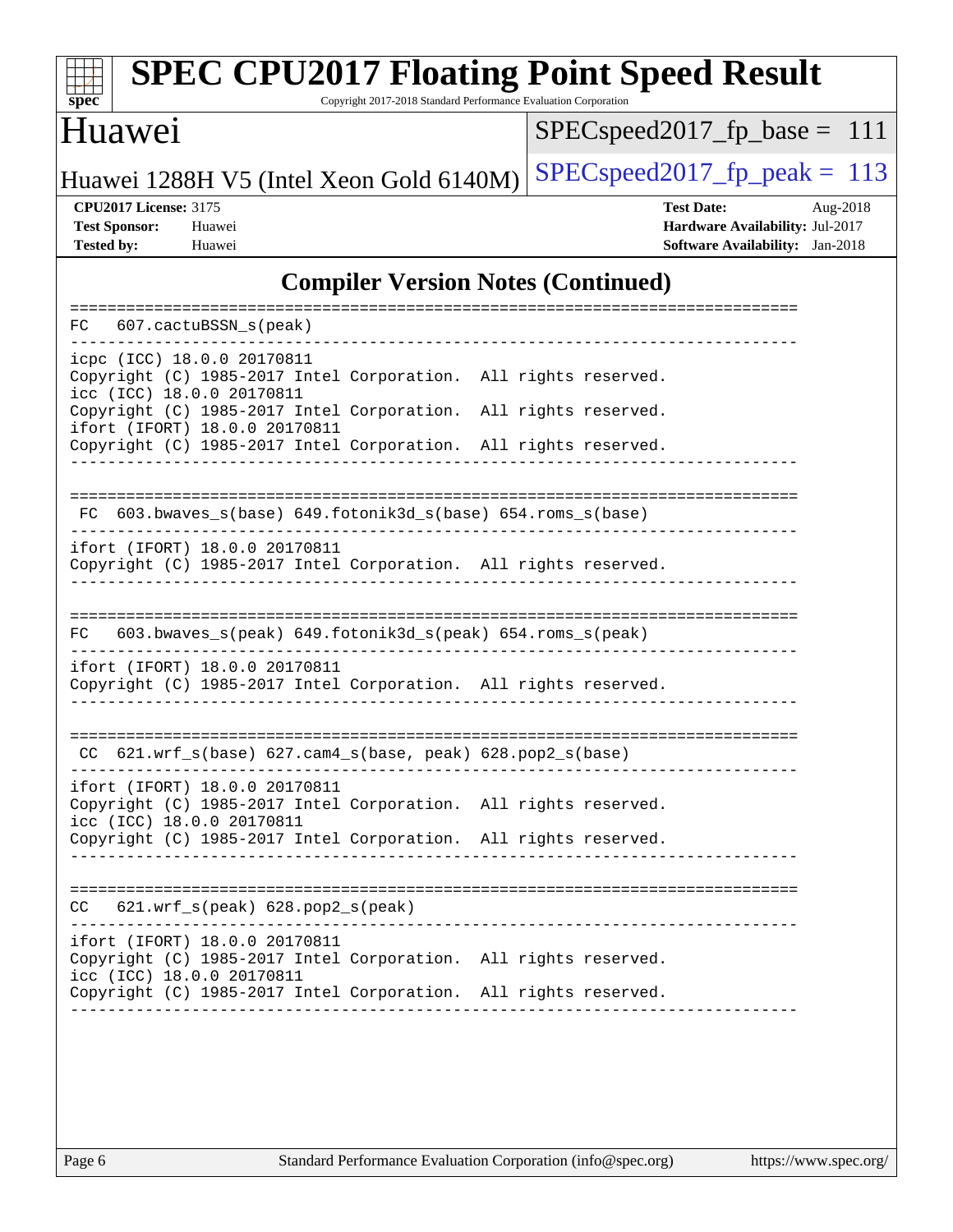|                      | <b>EXAMPLE SPEC CPU2017 Floating Point Speed Result</b>         |  |  |  |
|----------------------|-----------------------------------------------------------------|--|--|--|
| ${\rm spec^{\circ}}$ | Copyright 2017-2018 Standard Performance Evaluation Corporation |  |  |  |
|                      |                                                                 |  |  |  |

### Huawei

 $SPEC speed2017_fp\_base = 111$ 

### Huawei 1288H V5 (Intel Xeon Gold  $6140M$ ) [SPECspeed2017\\_fp\\_peak =](http://www.spec.org/auto/cpu2017/Docs/result-fields.html#SPECspeed2017fppeak) 113

**[Test Sponsor:](http://www.spec.org/auto/cpu2017/Docs/result-fields.html#TestSponsor)** Huawei **[Hardware Availability:](http://www.spec.org/auto/cpu2017/Docs/result-fields.html#HardwareAvailability)** Jul-2017 **[Tested by:](http://www.spec.org/auto/cpu2017/Docs/result-fields.html#Testedby)** Huawei **[Software Availability:](http://www.spec.org/auto/cpu2017/Docs/result-fields.html#SoftwareAvailability)** Jan-2018

**[CPU2017 License:](http://www.spec.org/auto/cpu2017/Docs/result-fields.html#CPU2017License)** 3175 **[Test Date:](http://www.spec.org/auto/cpu2017/Docs/result-fields.html#TestDate)** Aug-2018

# **[Base Compiler Invocation](http://www.spec.org/auto/cpu2017/Docs/result-fields.html#BaseCompilerInvocation)**

[C benchmarks:](http://www.spec.org/auto/cpu2017/Docs/result-fields.html#Cbenchmarks)

[icc](http://www.spec.org/cpu2017/results/res2018q3/cpu2017-20180828-08699.flags.html#user_CCbase_intel_icc_18.0_66fc1ee009f7361af1fbd72ca7dcefbb700085f36577c54f309893dd4ec40d12360134090235512931783d35fd58c0460139e722d5067c5574d8eaf2b3e37e92)

[Fortran benchmarks](http://www.spec.org/auto/cpu2017/Docs/result-fields.html#Fortranbenchmarks): [ifort](http://www.spec.org/cpu2017/results/res2018q3/cpu2017-20180828-08699.flags.html#user_FCbase_intel_ifort_18.0_8111460550e3ca792625aed983ce982f94888b8b503583aa7ba2b8303487b4d8a21a13e7191a45c5fd58ff318f48f9492884d4413fa793fd88dd292cad7027ca)

[Benchmarks using both Fortran and C:](http://www.spec.org/auto/cpu2017/Docs/result-fields.html#BenchmarksusingbothFortranandC) [ifort](http://www.spec.org/cpu2017/results/res2018q3/cpu2017-20180828-08699.flags.html#user_CC_FCbase_intel_ifort_18.0_8111460550e3ca792625aed983ce982f94888b8b503583aa7ba2b8303487b4d8a21a13e7191a45c5fd58ff318f48f9492884d4413fa793fd88dd292cad7027ca) [icc](http://www.spec.org/cpu2017/results/res2018q3/cpu2017-20180828-08699.flags.html#user_CC_FCbase_intel_icc_18.0_66fc1ee009f7361af1fbd72ca7dcefbb700085f36577c54f309893dd4ec40d12360134090235512931783d35fd58c0460139e722d5067c5574d8eaf2b3e37e92)

[Benchmarks using Fortran, C, and C++:](http://www.spec.org/auto/cpu2017/Docs/result-fields.html#BenchmarksusingFortranCandCXX) [icpc](http://www.spec.org/cpu2017/results/res2018q3/cpu2017-20180828-08699.flags.html#user_CC_CXX_FCbase_intel_icpc_18.0_c510b6838c7f56d33e37e94d029a35b4a7bccf4766a728ee175e80a419847e808290a9b78be685c44ab727ea267ec2f070ec5dc83b407c0218cded6866a35d07) [icc](http://www.spec.org/cpu2017/results/res2018q3/cpu2017-20180828-08699.flags.html#user_CC_CXX_FCbase_intel_icc_18.0_66fc1ee009f7361af1fbd72ca7dcefbb700085f36577c54f309893dd4ec40d12360134090235512931783d35fd58c0460139e722d5067c5574d8eaf2b3e37e92) [ifort](http://www.spec.org/cpu2017/results/res2018q3/cpu2017-20180828-08699.flags.html#user_CC_CXX_FCbase_intel_ifort_18.0_8111460550e3ca792625aed983ce982f94888b8b503583aa7ba2b8303487b4d8a21a13e7191a45c5fd58ff318f48f9492884d4413fa793fd88dd292cad7027ca)

## **[Base Portability Flags](http://www.spec.org/auto/cpu2017/Docs/result-fields.html#BasePortabilityFlags)**

 603.bwaves\_s: [-DSPEC\\_LP64](http://www.spec.org/cpu2017/results/res2018q3/cpu2017-20180828-08699.flags.html#suite_basePORTABILITY603_bwaves_s_DSPEC_LP64) 607.cactuBSSN\_s: [-DSPEC\\_LP64](http://www.spec.org/cpu2017/results/res2018q3/cpu2017-20180828-08699.flags.html#suite_basePORTABILITY607_cactuBSSN_s_DSPEC_LP64) 619.lbm\_s: [-DSPEC\\_LP64](http://www.spec.org/cpu2017/results/res2018q3/cpu2017-20180828-08699.flags.html#suite_basePORTABILITY619_lbm_s_DSPEC_LP64) 621.wrf\_s: [-DSPEC\\_LP64](http://www.spec.org/cpu2017/results/res2018q3/cpu2017-20180828-08699.flags.html#suite_basePORTABILITY621_wrf_s_DSPEC_LP64) [-DSPEC\\_CASE\\_FLAG](http://www.spec.org/cpu2017/results/res2018q3/cpu2017-20180828-08699.flags.html#b621.wrf_s_baseCPORTABILITY_DSPEC_CASE_FLAG) [-convert big\\_endian](http://www.spec.org/cpu2017/results/res2018q3/cpu2017-20180828-08699.flags.html#user_baseFPORTABILITY621_wrf_s_convert_big_endian_c3194028bc08c63ac5d04de18c48ce6d347e4e562e8892b8bdbdc0214820426deb8554edfa529a3fb25a586e65a3d812c835984020483e7e73212c4d31a38223) 627.cam4\_s: [-DSPEC\\_LP64](http://www.spec.org/cpu2017/results/res2018q3/cpu2017-20180828-08699.flags.html#suite_basePORTABILITY627_cam4_s_DSPEC_LP64) [-DSPEC\\_CASE\\_FLAG](http://www.spec.org/cpu2017/results/res2018q3/cpu2017-20180828-08699.flags.html#b627.cam4_s_baseCPORTABILITY_DSPEC_CASE_FLAG) 628.pop2\_s: [-DSPEC\\_LP64](http://www.spec.org/cpu2017/results/res2018q3/cpu2017-20180828-08699.flags.html#suite_basePORTABILITY628_pop2_s_DSPEC_LP64) [-DSPEC\\_CASE\\_FLAG](http://www.spec.org/cpu2017/results/res2018q3/cpu2017-20180828-08699.flags.html#b628.pop2_s_baseCPORTABILITY_DSPEC_CASE_FLAG) [-convert big\\_endian](http://www.spec.org/cpu2017/results/res2018q3/cpu2017-20180828-08699.flags.html#user_baseFPORTABILITY628_pop2_s_convert_big_endian_c3194028bc08c63ac5d04de18c48ce6d347e4e562e8892b8bdbdc0214820426deb8554edfa529a3fb25a586e65a3d812c835984020483e7e73212c4d31a38223) [-assume byterecl](http://www.spec.org/cpu2017/results/res2018q3/cpu2017-20180828-08699.flags.html#user_baseFPORTABILITY628_pop2_s_assume_byterecl_7e47d18b9513cf18525430bbf0f2177aa9bf368bc7a059c09b2c06a34b53bd3447c950d3f8d6c70e3faf3a05c8557d66a5798b567902e8849adc142926523472) 638.imagick\_s: [-DSPEC\\_LP64](http://www.spec.org/cpu2017/results/res2018q3/cpu2017-20180828-08699.flags.html#suite_basePORTABILITY638_imagick_s_DSPEC_LP64) 644.nab\_s: [-DSPEC\\_LP64](http://www.spec.org/cpu2017/results/res2018q3/cpu2017-20180828-08699.flags.html#suite_basePORTABILITY644_nab_s_DSPEC_LP64) 649.fotonik3d\_s: [-DSPEC\\_LP64](http://www.spec.org/cpu2017/results/res2018q3/cpu2017-20180828-08699.flags.html#suite_basePORTABILITY649_fotonik3d_s_DSPEC_LP64) 654.roms\_s: [-DSPEC\\_LP64](http://www.spec.org/cpu2017/results/res2018q3/cpu2017-20180828-08699.flags.html#suite_basePORTABILITY654_roms_s_DSPEC_LP64)

# **[Base Optimization Flags](http://www.spec.org/auto/cpu2017/Docs/result-fields.html#BaseOptimizationFlags)**

#### [C benchmarks](http://www.spec.org/auto/cpu2017/Docs/result-fields.html#Cbenchmarks):

[-xCORE-AVX2](http://www.spec.org/cpu2017/results/res2018q3/cpu2017-20180828-08699.flags.html#user_CCbase_f-xCORE-AVX2) [-ipo](http://www.spec.org/cpu2017/results/res2018q3/cpu2017-20180828-08699.flags.html#user_CCbase_f-ipo) [-O3](http://www.spec.org/cpu2017/results/res2018q3/cpu2017-20180828-08699.flags.html#user_CCbase_f-O3) [-no-prec-div](http://www.spec.org/cpu2017/results/res2018q3/cpu2017-20180828-08699.flags.html#user_CCbase_f-no-prec-div) [-qopt-prefetch](http://www.spec.org/cpu2017/results/res2018q3/cpu2017-20180828-08699.flags.html#user_CCbase_f-qopt-prefetch) [-ffinite-math-only](http://www.spec.org/cpu2017/results/res2018q3/cpu2017-20180828-08699.flags.html#user_CCbase_f_finite_math_only_cb91587bd2077682c4b38af759c288ed7c732db004271a9512da14a4f8007909a5f1427ecbf1a0fb78ff2a814402c6114ac565ca162485bbcae155b5e4258871) [-qopt-mem-layout-trans=3](http://www.spec.org/cpu2017/results/res2018q3/cpu2017-20180828-08699.flags.html#user_CCbase_f-qopt-mem-layout-trans_de80db37974c74b1f0e20d883f0b675c88c3b01e9d123adea9b28688d64333345fb62bc4a798493513fdb68f60282f9a726aa07f478b2f7113531aecce732043) [-qopenmp](http://www.spec.org/cpu2017/results/res2018q3/cpu2017-20180828-08699.flags.html#user_CCbase_qopenmp_16be0c44f24f464004c6784a7acb94aca937f053568ce72f94b139a11c7c168634a55f6653758ddd83bcf7b8463e8028bb0b48b77bcddc6b78d5d95bb1df2967) [-DSPEC\\_OPENMP](http://www.spec.org/cpu2017/results/res2018q3/cpu2017-20180828-08699.flags.html#suite_CCbase_DSPEC_OPENMP)

#### [Fortran benchmarks](http://www.spec.org/auto/cpu2017/Docs/result-fields.html#Fortranbenchmarks):

[-DSPEC\\_OPENMP](http://www.spec.org/cpu2017/results/res2018q3/cpu2017-20180828-08699.flags.html#suite_FCbase_DSPEC_OPENMP) [-xCORE-AVX2](http://www.spec.org/cpu2017/results/res2018q3/cpu2017-20180828-08699.flags.html#user_FCbase_f-xCORE-AVX2) [-ipo](http://www.spec.org/cpu2017/results/res2018q3/cpu2017-20180828-08699.flags.html#user_FCbase_f-ipo) [-O3](http://www.spec.org/cpu2017/results/res2018q3/cpu2017-20180828-08699.flags.html#user_FCbase_f-O3) [-no-prec-div](http://www.spec.org/cpu2017/results/res2018q3/cpu2017-20180828-08699.flags.html#user_FCbase_f-no-prec-div) [-qopt-prefetch](http://www.spec.org/cpu2017/results/res2018q3/cpu2017-20180828-08699.flags.html#user_FCbase_f-qopt-prefetch) [-ffinite-math-only](http://www.spec.org/cpu2017/results/res2018q3/cpu2017-20180828-08699.flags.html#user_FCbase_f_finite_math_only_cb91587bd2077682c4b38af759c288ed7c732db004271a9512da14a4f8007909a5f1427ecbf1a0fb78ff2a814402c6114ac565ca162485bbcae155b5e4258871) [-qopt-mem-layout-trans=3](http://www.spec.org/cpu2017/results/res2018q3/cpu2017-20180828-08699.flags.html#user_FCbase_f-qopt-mem-layout-trans_de80db37974c74b1f0e20d883f0b675c88c3b01e9d123adea9b28688d64333345fb62bc4a798493513fdb68f60282f9a726aa07f478b2f7113531aecce732043) [-qopenmp](http://www.spec.org/cpu2017/results/res2018q3/cpu2017-20180828-08699.flags.html#user_FCbase_qopenmp_16be0c44f24f464004c6784a7acb94aca937f053568ce72f94b139a11c7c168634a55f6653758ddd83bcf7b8463e8028bb0b48b77bcddc6b78d5d95bb1df2967) [-nostandard-realloc-lhs](http://www.spec.org/cpu2017/results/res2018q3/cpu2017-20180828-08699.flags.html#user_FCbase_f_2003_std_realloc_82b4557e90729c0f113870c07e44d33d6f5a304b4f63d4c15d2d0f1fab99f5daaed73bdb9275d9ae411527f28b936061aa8b9c8f2d63842963b95c9dd6426b8a) [-align array32byte](http://www.spec.org/cpu2017/results/res2018q3/cpu2017-20180828-08699.flags.html#user_FCbase_align_array32byte_b982fe038af199962ba9a80c053b8342c548c85b40b8e86eb3cc33dee0d7986a4af373ac2d51c3f7cf710a18d62fdce2948f201cd044323541f22fc0fffc51b6)

[Benchmarks using both Fortran and C](http://www.spec.org/auto/cpu2017/Docs/result-fields.html#BenchmarksusingbothFortranandC):

|  |                                            |                                                 | -xCORE-AVX2 -ipo -03 -no-prec-div -qopt-prefetch -ffinite-math-only |
|--|--------------------------------------------|-------------------------------------------------|---------------------------------------------------------------------|
|  |                                            | -gopt-mem-layout-trans=3 -gopenmp -DSPEC OPENMP |                                                                     |
|  | -nostandard-realloc-lhs -align array32byte |                                                 |                                                                     |

**(Continued on next page)**

Page 7 Standard Performance Evaluation Corporation [\(info@spec.org\)](mailto:info@spec.org) <https://www.spec.org/>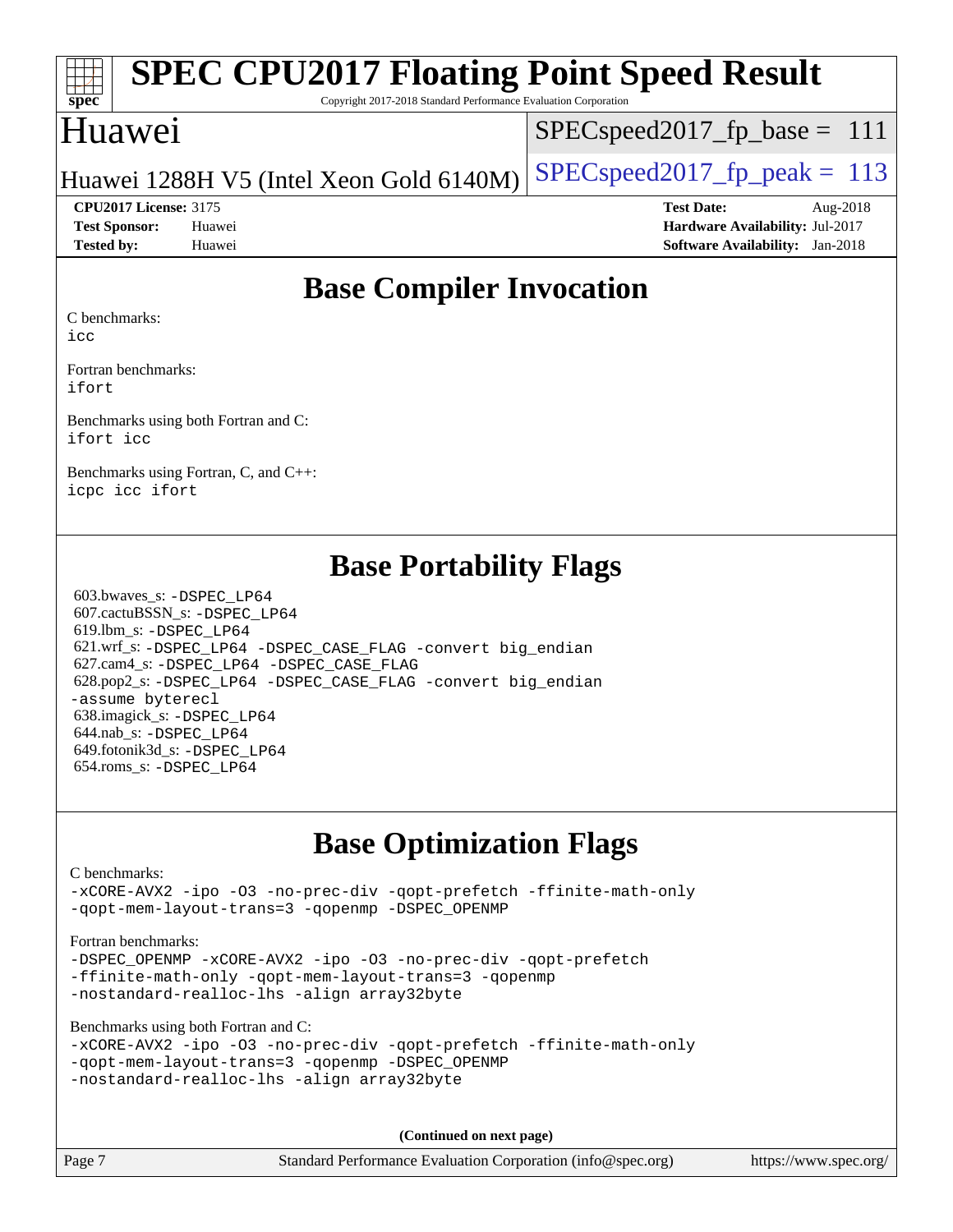

# **[SPEC CPU2017 Floating Point Speed Result](http://www.spec.org/auto/cpu2017/Docs/result-fields.html#SPECCPU2017FloatingPointSpeedResult)**

Copyright 2017-2018 Standard Performance Evaluation Corporation

### Huawei

 $SPEC speed2017_fp\_base = 111$ 

Huawei 1288H V5 (Intel Xeon Gold  $6140M$ ) [SPECspeed2017\\_fp\\_peak =](http://www.spec.org/auto/cpu2017/Docs/result-fields.html#SPECspeed2017fppeak) 113

**[CPU2017 License:](http://www.spec.org/auto/cpu2017/Docs/result-fields.html#CPU2017License)** 3175 **[Test Date:](http://www.spec.org/auto/cpu2017/Docs/result-fields.html#TestDate)** Aug-2018 **[Test Sponsor:](http://www.spec.org/auto/cpu2017/Docs/result-fields.html#TestSponsor)** Huawei **[Hardware Availability:](http://www.spec.org/auto/cpu2017/Docs/result-fields.html#HardwareAvailability)** Jul-2017 **[Tested by:](http://www.spec.org/auto/cpu2017/Docs/result-fields.html#Testedby)** Huawei **[Software Availability:](http://www.spec.org/auto/cpu2017/Docs/result-fields.html#SoftwareAvailability)** Jan-2018

# **[Base Optimization Flags \(Continued\)](http://www.spec.org/auto/cpu2017/Docs/result-fields.html#BaseOptimizationFlags)**

[Benchmarks using Fortran, C, and C++:](http://www.spec.org/auto/cpu2017/Docs/result-fields.html#BenchmarksusingFortranCandCXX)

[-xCORE-AVX2](http://www.spec.org/cpu2017/results/res2018q3/cpu2017-20180828-08699.flags.html#user_CC_CXX_FCbase_f-xCORE-AVX2) [-ipo](http://www.spec.org/cpu2017/results/res2018q3/cpu2017-20180828-08699.flags.html#user_CC_CXX_FCbase_f-ipo) [-O3](http://www.spec.org/cpu2017/results/res2018q3/cpu2017-20180828-08699.flags.html#user_CC_CXX_FCbase_f-O3) [-no-prec-div](http://www.spec.org/cpu2017/results/res2018q3/cpu2017-20180828-08699.flags.html#user_CC_CXX_FCbase_f-no-prec-div) [-qopt-prefetch](http://www.spec.org/cpu2017/results/res2018q3/cpu2017-20180828-08699.flags.html#user_CC_CXX_FCbase_f-qopt-prefetch) [-ffinite-math-only](http://www.spec.org/cpu2017/results/res2018q3/cpu2017-20180828-08699.flags.html#user_CC_CXX_FCbase_f_finite_math_only_cb91587bd2077682c4b38af759c288ed7c732db004271a9512da14a4f8007909a5f1427ecbf1a0fb78ff2a814402c6114ac565ca162485bbcae155b5e4258871) [-qopt-mem-layout-trans=3](http://www.spec.org/cpu2017/results/res2018q3/cpu2017-20180828-08699.flags.html#user_CC_CXX_FCbase_f-qopt-mem-layout-trans_de80db37974c74b1f0e20d883f0b675c88c3b01e9d123adea9b28688d64333345fb62bc4a798493513fdb68f60282f9a726aa07f478b2f7113531aecce732043) [-qopenmp](http://www.spec.org/cpu2017/results/res2018q3/cpu2017-20180828-08699.flags.html#user_CC_CXX_FCbase_qopenmp_16be0c44f24f464004c6784a7acb94aca937f053568ce72f94b139a11c7c168634a55f6653758ddd83bcf7b8463e8028bb0b48b77bcddc6b78d5d95bb1df2967) [-DSPEC\\_OPENMP](http://www.spec.org/cpu2017/results/res2018q3/cpu2017-20180828-08699.flags.html#suite_CC_CXX_FCbase_DSPEC_OPENMP) [-nostandard-realloc-lhs](http://www.spec.org/cpu2017/results/res2018q3/cpu2017-20180828-08699.flags.html#user_CC_CXX_FCbase_f_2003_std_realloc_82b4557e90729c0f113870c07e44d33d6f5a304b4f63d4c15d2d0f1fab99f5daaed73bdb9275d9ae411527f28b936061aa8b9c8f2d63842963b95c9dd6426b8a) [-align array32byte](http://www.spec.org/cpu2017/results/res2018q3/cpu2017-20180828-08699.flags.html#user_CC_CXX_FCbase_align_array32byte_b982fe038af199962ba9a80c053b8342c548c85b40b8e86eb3cc33dee0d7986a4af373ac2d51c3f7cf710a18d62fdce2948f201cd044323541f22fc0fffc51b6)

## **[Base Other Flags](http://www.spec.org/auto/cpu2017/Docs/result-fields.html#BaseOtherFlags)**

[C benchmarks](http://www.spec.org/auto/cpu2017/Docs/result-fields.html#Cbenchmarks):  $-m64 - std= c11$  $-m64 - std= c11$ 

[Fortran benchmarks](http://www.spec.org/auto/cpu2017/Docs/result-fields.html#Fortranbenchmarks): [-m64](http://www.spec.org/cpu2017/results/res2018q3/cpu2017-20180828-08699.flags.html#user_FCbase_intel_intel64_18.0_af43caccfc8ded86e7699f2159af6efc7655f51387b94da716254467f3c01020a5059329e2569e4053f409e7c9202a7efc638f7a6d1ffb3f52dea4a3e31d82ab)

[Benchmarks using both Fortran and C](http://www.spec.org/auto/cpu2017/Docs/result-fields.html#BenchmarksusingbothFortranandC):  $-m64$   $-std=cl1$ 

[Benchmarks using Fortran, C, and C++:](http://www.spec.org/auto/cpu2017/Docs/result-fields.html#BenchmarksusingFortranCandCXX)  $-m64$   $-std=cl1$ 

## **[Peak Compiler Invocation](http://www.spec.org/auto/cpu2017/Docs/result-fields.html#PeakCompilerInvocation)**

[C benchmarks](http://www.spec.org/auto/cpu2017/Docs/result-fields.html#Cbenchmarks): [icc](http://www.spec.org/cpu2017/results/res2018q3/cpu2017-20180828-08699.flags.html#user_CCpeak_intel_icc_18.0_66fc1ee009f7361af1fbd72ca7dcefbb700085f36577c54f309893dd4ec40d12360134090235512931783d35fd58c0460139e722d5067c5574d8eaf2b3e37e92)

[Fortran benchmarks](http://www.spec.org/auto/cpu2017/Docs/result-fields.html#Fortranbenchmarks): [ifort](http://www.spec.org/cpu2017/results/res2018q3/cpu2017-20180828-08699.flags.html#user_FCpeak_intel_ifort_18.0_8111460550e3ca792625aed983ce982f94888b8b503583aa7ba2b8303487b4d8a21a13e7191a45c5fd58ff318f48f9492884d4413fa793fd88dd292cad7027ca)

[Benchmarks using both Fortran and C](http://www.spec.org/auto/cpu2017/Docs/result-fields.html#BenchmarksusingbothFortranandC): [ifort](http://www.spec.org/cpu2017/results/res2018q3/cpu2017-20180828-08699.flags.html#user_CC_FCpeak_intel_ifort_18.0_8111460550e3ca792625aed983ce982f94888b8b503583aa7ba2b8303487b4d8a21a13e7191a45c5fd58ff318f48f9492884d4413fa793fd88dd292cad7027ca) [icc](http://www.spec.org/cpu2017/results/res2018q3/cpu2017-20180828-08699.flags.html#user_CC_FCpeak_intel_icc_18.0_66fc1ee009f7361af1fbd72ca7dcefbb700085f36577c54f309893dd4ec40d12360134090235512931783d35fd58c0460139e722d5067c5574d8eaf2b3e37e92)

[Benchmarks using Fortran, C, and C++:](http://www.spec.org/auto/cpu2017/Docs/result-fields.html#BenchmarksusingFortranCandCXX) [icpc](http://www.spec.org/cpu2017/results/res2018q3/cpu2017-20180828-08699.flags.html#user_CC_CXX_FCpeak_intel_icpc_18.0_c510b6838c7f56d33e37e94d029a35b4a7bccf4766a728ee175e80a419847e808290a9b78be685c44ab727ea267ec2f070ec5dc83b407c0218cded6866a35d07) [icc](http://www.spec.org/cpu2017/results/res2018q3/cpu2017-20180828-08699.flags.html#user_CC_CXX_FCpeak_intel_icc_18.0_66fc1ee009f7361af1fbd72ca7dcefbb700085f36577c54f309893dd4ec40d12360134090235512931783d35fd58c0460139e722d5067c5574d8eaf2b3e37e92) [ifort](http://www.spec.org/cpu2017/results/res2018q3/cpu2017-20180828-08699.flags.html#user_CC_CXX_FCpeak_intel_ifort_18.0_8111460550e3ca792625aed983ce982f94888b8b503583aa7ba2b8303487b4d8a21a13e7191a45c5fd58ff318f48f9492884d4413fa793fd88dd292cad7027ca)

# **[Peak Portability Flags](http://www.spec.org/auto/cpu2017/Docs/result-fields.html#PeakPortabilityFlags)**

Same as Base Portability Flags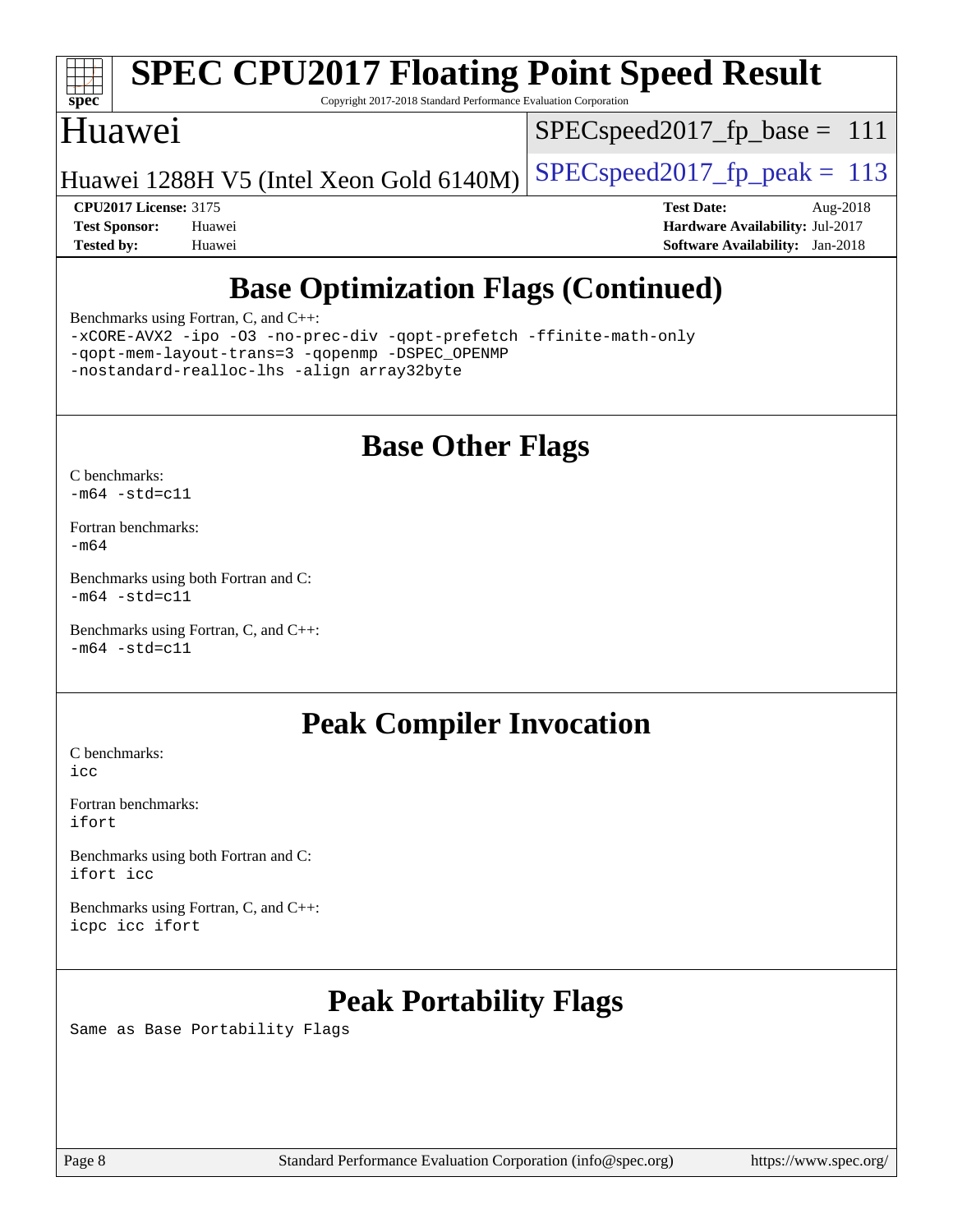| <b>SPEC CPU2017 Floating Point Speed Result</b><br>spec<br>Copyright 2017-2018 Standard Performance Evaluation Corporation                                                                                                                                                      |                                                                                                            |  |  |
|---------------------------------------------------------------------------------------------------------------------------------------------------------------------------------------------------------------------------------------------------------------------------------|------------------------------------------------------------------------------------------------------------|--|--|
| Huawei                                                                                                                                                                                                                                                                          | $SPEC speed2017_f p\_base = 111$                                                                           |  |  |
| Huawei 1288H V5 (Intel Xeon Gold 6140M)                                                                                                                                                                                                                                         | $SPEC speed2017_fp\_peak = 113$                                                                            |  |  |
| <b>CPU2017 License: 3175</b><br><b>Test Sponsor:</b><br>Huawei<br><b>Tested by:</b><br>Huawei                                                                                                                                                                                   | <b>Test Date:</b><br>Aug-2018<br>Hardware Availability: Jul-2017<br><b>Software Availability:</b> Jan-2018 |  |  |
| <b>Peak Optimization Flags</b>                                                                                                                                                                                                                                                  |                                                                                                            |  |  |
| C benchmarks:                                                                                                                                                                                                                                                                   |                                                                                                            |  |  |
| $619.$ lbm_s: -prof-gen(pass 1) -prof-use(pass 2) -02 -xCORE-AVX2<br>-qopt-prefetch -ipo -03 -ffinite-math-only -no-prec-div<br>-qopt-mem-layout-trans=3 -DSPEC_SUPPRESS_OPENMP -qopenmp<br>-DSPEC_OPENMP                                                                       |                                                                                                            |  |  |
| $638.\text{imagek}_s:$ basepeak = yes                                                                                                                                                                                                                                           |                                                                                                            |  |  |
| $644.nab_s: -xCORE-AVX2 -ipo -03 -no-prec-div -qopt-prefetch$<br>-ffinite-math-only -qopt-mem-layout-trans=3 -qopenmp<br>-DSPEC OPENMP                                                                                                                                          |                                                                                                            |  |  |
| Fortran benchmarks:<br>-prof-gen(pass 1) -prof-use(pass 2) -DSPEC_SUPPRESS_OPENMP<br>-DSPEC_OPENMP -02 -xCORE-AVX2 -qopt-prefetch -ipo -03<br>-ffinite-math-only -no-prec-div -qopt-mem-layout-trans=3 -qopenmp<br>-nostandard-realloc-lhs -align array32byte                   |                                                                                                            |  |  |
| Benchmarks using both Fortran and C:                                                                                                                                                                                                                                            |                                                                                                            |  |  |
| $621.wrf$ _s: -prof-gen(pass 1) -prof-use(pass 2) -02 -xCORE-AVX2<br>-qopt-prefetch -ipo -03 -ffinite-math-only -no-prec-div<br>-gopt-mem-layout-trans=3 -DSPEC_SUPPRESS_OPENMP -gopenmp<br>-DSPEC_OPENMP -nostandard-realloc-lhs -align array32byte                            |                                                                                                            |  |  |
| $627$ .cam $4$ _s: basepeak = yes                                                                                                                                                                                                                                               |                                                                                                            |  |  |
| $628.pop2_s: Same as 621.wrf_s$                                                                                                                                                                                                                                                 |                                                                                                            |  |  |
| Benchmarks using Fortran, C, and C++:<br>-prof-gen(pass 1) -prof-use(pass 2) -02 -xCORE-AVX2 -qopt-prefetch<br>-ipo -03 -ffinite-math-only -no-prec-div -qopt-mem-layout-trans=3<br>-DSPEC_SUPPRESS_OPENMP -qopenmp -DSPEC_OPENMP -nostandard-realloc-lhs<br>-align array32byte |                                                                                                            |  |  |
| <b>Peak Other Flags</b><br>C benchmarks:                                                                                                                                                                                                                                        |                                                                                                            |  |  |
| $-m64 - std= c11$                                                                                                                                                                                                                                                               |                                                                                                            |  |  |
| Fortran benchmarks:<br>$-m64$                                                                                                                                                                                                                                                   |                                                                                                            |  |  |
| (Continued on next page)                                                                                                                                                                                                                                                        |                                                                                                            |  |  |
| Page 9<br>Standard Performance Evaluation Corporation (info@spec.org)                                                                                                                                                                                                           | https://www.spec.org/                                                                                      |  |  |